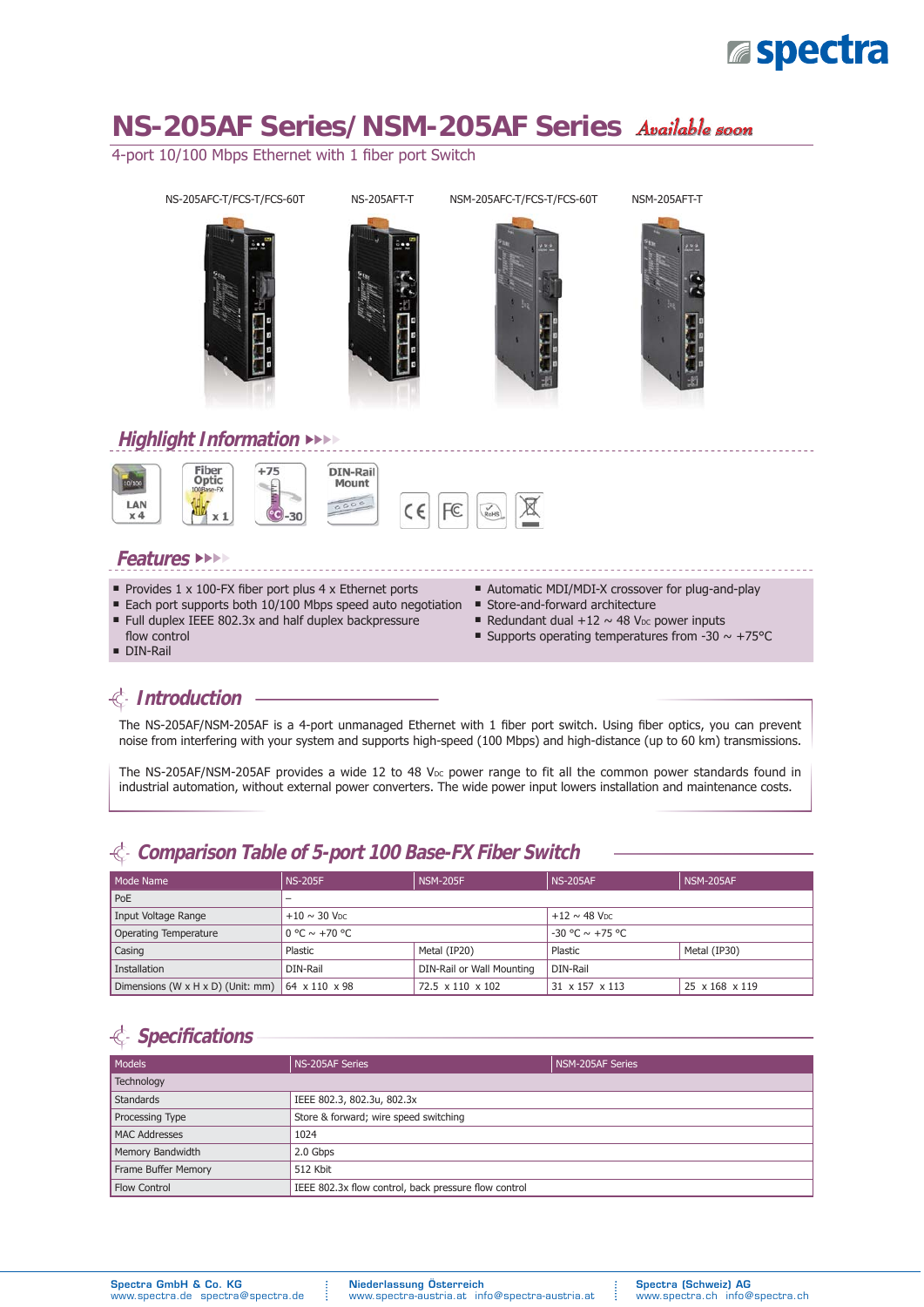# **Espectra**

| <b>Models</b>                                       |                                                                                         | NS-205AF Series                                                | NSM-205AF Series                             |  |  |
|-----------------------------------------------------|-----------------------------------------------------------------------------------------|----------------------------------------------------------------|----------------------------------------------|--|--|
| <b>Ethernet Interface</b>                           |                                                                                         |                                                                |                                              |  |  |
| RJ-45 Ports                                         | 10/100 Base-T(X) auto negotiation speed, F/H duplex mode, and auto MDI/MDI-X connection |                                                                |                                              |  |  |
| <b>LED Indicators</b>                               |                                                                                         | Power, Link/Act, 10/100M                                       |                                              |  |  |
| <b>Ethernet Isolation</b>                           |                                                                                         | 1500 Vrms 1 minute                                             |                                              |  |  |
| +/-4 kV ESD Protection                              |                                                                                         | Yes                                                            |                                              |  |  |
|                                                     | Fiber Interface (100 Base-FX; SC/ST type)                                               |                                                                |                                              |  |  |
|                                                     |                                                                                         | Multi mode fiber cables: 50/125, 62.5/125 or 100/140 µm        |                                              |  |  |
| Multi-Mode                                          | NS-205AFT-T/FC-T<br>NSM-205AFT-T/FC-T                                                   | Distance: 2 km, (62.5/125 µm recommended) for full duplex      |                                              |  |  |
|                                                     |                                                                                         | Wavelength: 1300 or 1310nm                                     |                                              |  |  |
|                                                     |                                                                                         | Min. TX Output: - 20 dBm                                       |                                              |  |  |
|                                                     |                                                                                         | Max. TX Output: -14 dBm                                        |                                              |  |  |
|                                                     |                                                                                         | Max. RX Sensitivity: -32 dBm                                   |                                              |  |  |
|                                                     |                                                                                         | Min. RX Overload: -8 dBm                                       |                                              |  |  |
|                                                     |                                                                                         | Budget: 12 dBm                                                 |                                              |  |  |
|                                                     |                                                                                         | Single-mode fiber cables: 8.3/125, 8.7/125, 9/125 or 10/125 µm |                                              |  |  |
|                                                     |                                                                                         | Distance: 30 km, (9/125 µm recommended) for full duplex        |                                              |  |  |
|                                                     | NS-205AFCS-T                                                                            | Wavelength: 1300 or 1310nm                                     |                                              |  |  |
| Single-Mode                                         | NSM-205AFCS-T                                                                           | Min. TX Output: -15 dBm                                        |                                              |  |  |
|                                                     |                                                                                         | Max. TX Output: - 8 dBm                                        |                                              |  |  |
|                                                     |                                                                                         | Max. RX Sensitivity: -34 dBm                                   |                                              |  |  |
|                                                     |                                                                                         | Min. RX Overload: -5 dBm                                       |                                              |  |  |
|                                                     |                                                                                         | Budget: 19 dBm                                                 |                                              |  |  |
|                                                     |                                                                                         | Single-mode fiber cables: 8.3/125, 8.7/125, 9/125 or 10/125 µm |                                              |  |  |
|                                                     |                                                                                         | Distance: 60 km, (9/125 µm recommended) for full duplex        |                                              |  |  |
|                                                     | NS-205AFCS-60T<br>NSM-205AFCS-60T                                                       | Wavelength: 1300 or 1310nm                                     |                                              |  |  |
| Single-Mode                                         |                                                                                         | Min. TX Output: -5 dBm                                         |                                              |  |  |
|                                                     |                                                                                         | Max. TX Output: 0 dBm                                          |                                              |  |  |
|                                                     |                                                                                         | Max. RX Sensitivity: -35 dBm                                   |                                              |  |  |
|                                                     |                                                                                         | Min. RX Overload: -5 dBm                                       |                                              |  |  |
|                                                     |                                                                                         | Budget: 30 dBm                                                 |                                              |  |  |
| Power Input                                         |                                                                                         |                                                                |                                              |  |  |
| Input Voltage Range                                 |                                                                                         | $+12 \sim +48$ V <sub>DC</sub> (Redundant input)               |                                              |  |  |
| <b>Power Consumption</b>                            |                                                                                         | 0.12 A @ 24 Vpc                                                |                                              |  |  |
| Protection                                          |                                                                                         | Power reverse polarity protection                              |                                              |  |  |
| +/-4 kV ESD Protection                              |                                                                                         | Yes                                                            |                                              |  |  |
| Connection                                          |                                                                                         | 6-Pin Removable Terminal Block                                 |                                              |  |  |
| Mechanical                                          |                                                                                         |                                                                |                                              |  |  |
| Casing                                              |                                                                                         | Plastic                                                        | Metal                                        |  |  |
| Dimensions (W x L x H)                              |                                                                                         | (Flammability UL 94V-0)<br>31 mm x 157 mm x 113 mm             | (IP30 Protection)<br>25 mm x 168 mm x 119 mm |  |  |
| <b>Installation</b>                                 |                                                                                         | DIN-Rail                                                       |                                              |  |  |
| Environmental                                       |                                                                                         |                                                                |                                              |  |  |
|                                                     |                                                                                         | $-30$ °C $\sim +75$ °C                                         |                                              |  |  |
| <b>Operating Temperature</b><br>Storage Temperature |                                                                                         | -40 °C $\sim$ +85 °C                                           |                                              |  |  |
|                                                     |                                                                                         |                                                                |                                              |  |  |
| <b>Ambient Relative Humidity</b>                    |                                                                                         | $10\% \sim 90\%$ RH, non-condensing                            |                                              |  |  |

### **Redundant Power Input for NS-205AF/NSM-205AF series**

Both power inputs can be connected simultaneously to live DC power sources. If one power source fails, the other live source acts as a backup, and automatically supplies all of NS-205AF/NSM-205AF series power needs.